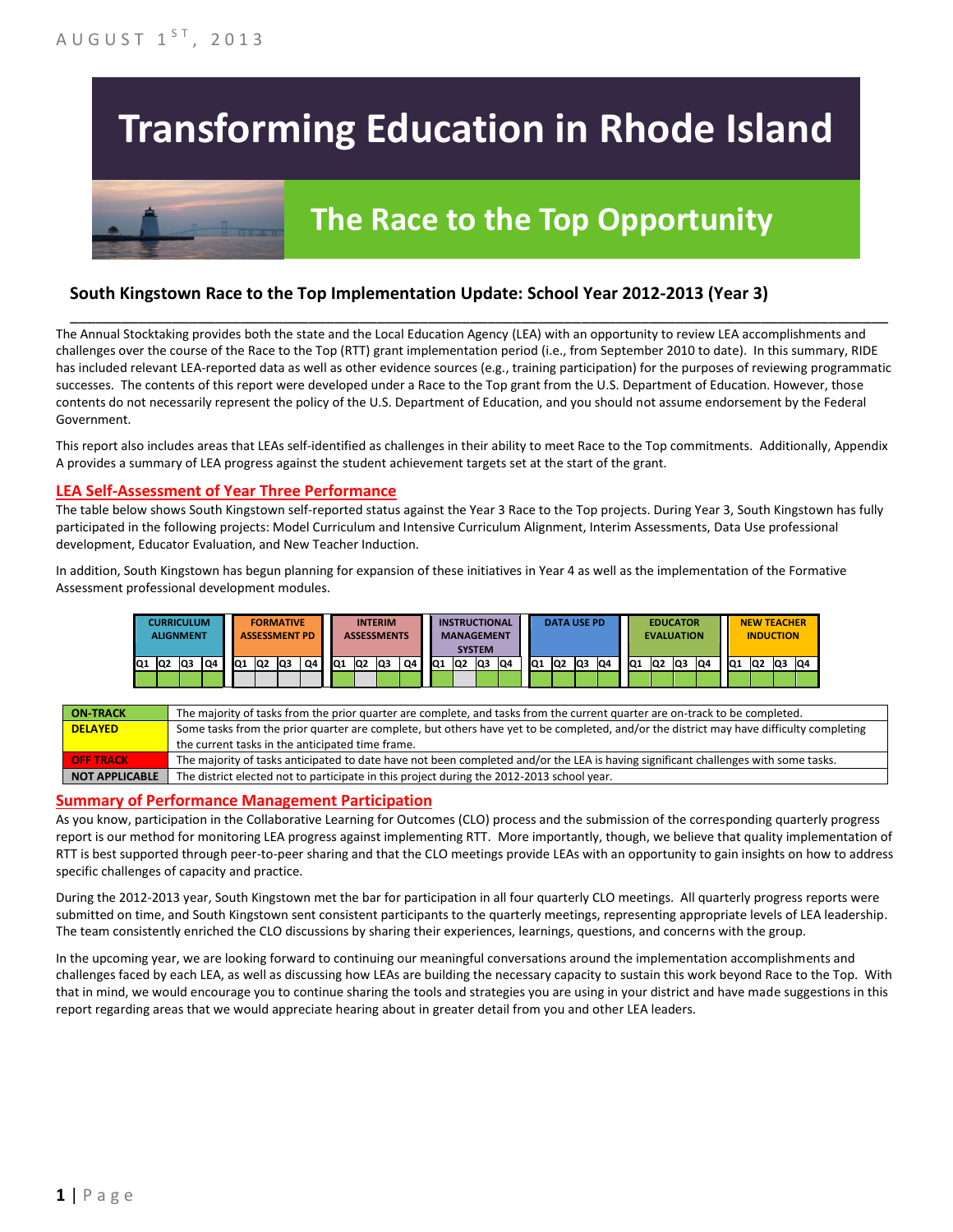#### **System of Support 1: Standards and Curriculum**

Based on the quarterly progress reports submitted by South Kingstown, as well as participation in additional applicable activities through the end of the 2012-2013 school year, we have assessed the district as 'on track (green),' 'delayed (yellow),' 'off track/at risk (red)', or 'not applicable (grey) on each of the Year 3 System of Support 1 scope of work tasks for Race to the Top. This assessment is reflected in the table below. Please note that further description of these statuses can be found on page one of this report.

RIDE would like to commend South Kingstown on its efforts to expand and deepen educator and administrator knowledge of the Common Core State Standards (CCSS). The district's math coach worked with all educators to assist with lesson writing, and educators at all levels participated in supplemental professional development on key instructional shifts (e.g., text complexity, academic vocabulary, and text-dependent questioning).

South Kingstown has made significant progress against implementing a guaranteed and viable curriculum aligned to the new Common Core State Standards. During the 2012-2013 school year, South Kingstown implemented an aligned mathematics curriculum in grades K, 2, 4, 6-9 and an aligned ELA curriculum in grades K, 2, 4, 6-9. The district also continued their work in partnership with the Dana Center, RIDE, and the SORICO curriculum writing cohort. To assist with the next iteration of this work, RIDE awarded the curriculum cohort supplemental grant funding to create assessments aligned with the units of study.

Looking ahead, we are excited to hearing more about the ways in which South Kingstown has integrated the many initiatives in support of their transition to a common core aligned curriculum.

| Intensive Curriculum Alignment and Model Curriculum Development                                                                                                                                                                                           |    | Year 3:SY12-13                          |        |        |  |  |  |
|-----------------------------------------------------------------------------------------------------------------------------------------------------------------------------------------------------------------------------------------------------------|----|-----------------------------------------|--------|--------|--|--|--|
|                                                                                                                                                                                                                                                           | Q1 | Q <sub>2</sub>                          | Q3     | Q4     |  |  |  |
| Develop and communicate a multi-year Transition Plan for the Common Core State Standards implementation, including clear<br>expectations for school level transition benchmarks and a plan for developing a curriculum aligned to the CCSS in grades K-12 |    | Modify as Modify as Modify as<br>needed | needed | needed |  |  |  |
| ldentify opportunities for educators to work collaboratively to deepen understanding of CCSS (e.g. Common Planning Time, grade<br>level team, department meetings, faculty meetings)                                                                      |    | Modify as Modify as Modify as<br>needed | needed | needed |  |  |  |
| Create implementation plan, including the identification of aligned resources, to support roll out of new curricula                                                                                                                                       |    | Modify as Modify as Modify as<br>needed | needed | needed |  |  |  |
| Develop curriculum aligned to the Common Core State Standards, including participation in Dana Center curriculum writing and<br>leadership sessions (if applicable)                                                                                       |    | ^                                       |        |        |  |  |  |

*\*Please note: the 'x' in the above table represents the anticipated completion timeline set by RIDE, not when the district completed the task.*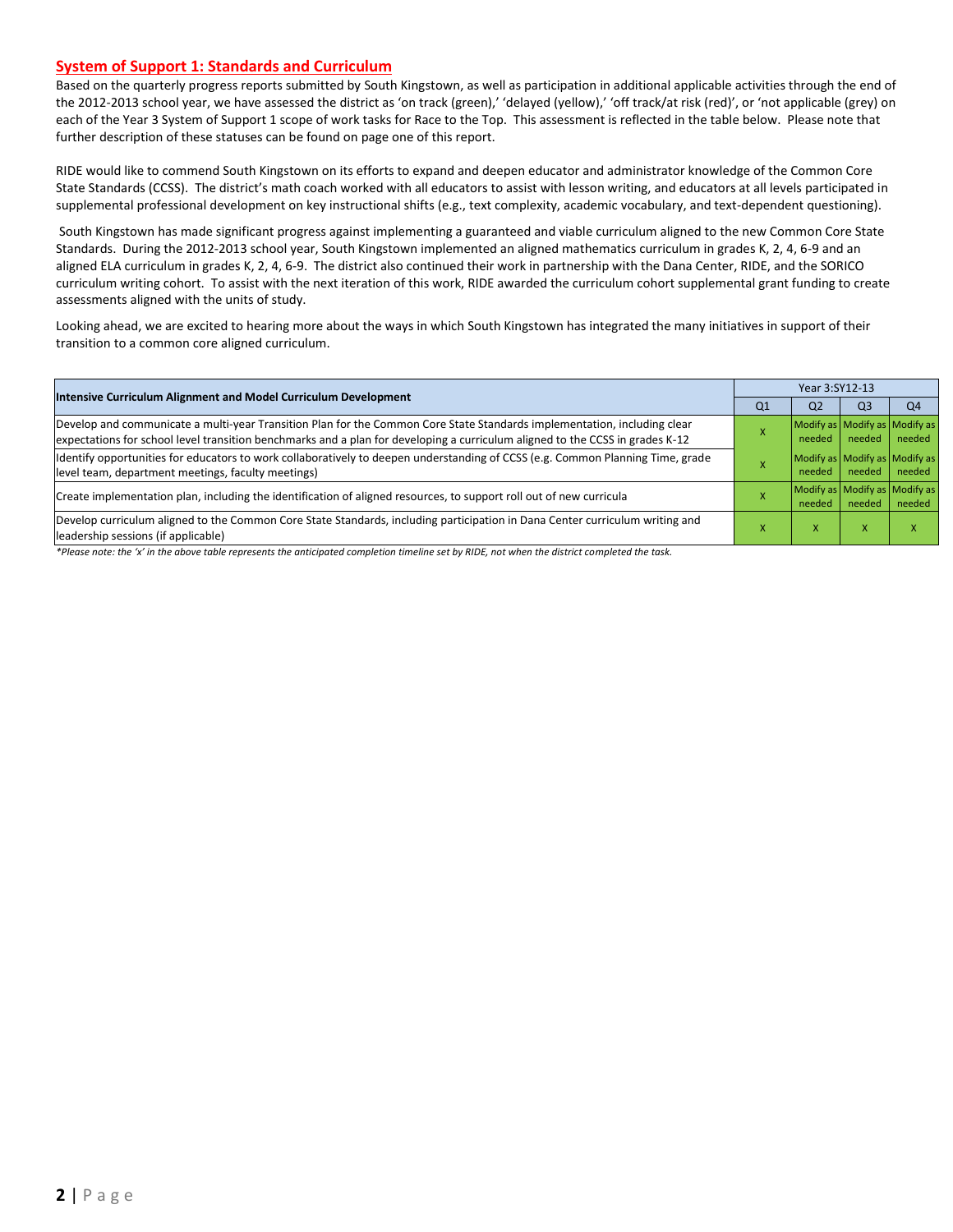#### **System of Support 2: Instructional Improvement Systems**

During the 2012-2013 school year, South Kingstown chose to implement three of the four Race to the Top projects in System of Support 2 (the Instructional Management System, Data Use professional development, and the Interim Assessments). Based on the quarterly progress reports submitted by South Kingstown, as well as participation in additional applicable activities through the end of the 2012-2013 school year, we have assessed the district on each of the Year 3 scope of work tasks for those applicable projects.

During the 2012-2013 school year, South Kingstown did not implement the Formative Assessment online professional development modules. In preparation for implementation in the 2013-2014 school year, South Kingstown has met with RIDE to determine potential implementation options.

South Kingstown also implemented the fixed-form Interim Assessments during the 2012-2013 school year. The district chose to pilot the assessments electronically in a few classrooms per grade level. At the elementary level, they chose to implement the same assessment content that mirrored the roll out of the CCSS-aligned curriculum. All other grade levels implemented both ELA and math. Looking ahead, the district will use the information gleaned from the pilot to project out the technological and training needs for full implementation in the 2013-2014 school year. South Kingstown also noted that they are looking to create end of course summative assessments using the test construction tool.

In addition to configuring the Instructional Management System (IMS), South Kingstown educators used the system to access and administer the Interim Assessments. As of July 2013, the district had not used the IMS for the curriculum or RtI platforms.

During the 2012-2013 school year, all schools from South Kingstown participated in the Data Use professional development series. In the QPU reports, the district expressed that the teams found this training helpful, and that the district has made strong connections between their RtI process and the cycle of inquiry. They also noted that it was beneficial to train the elementary level common planning time facilitators, as well as the middle-school level curriculum coordinators, in the process and protocols.

In the upcoming CLO sessions, we look forward to hearing about the South Kingstown's plans for implementing new initiatives, or deepening engagement in initiatives implemented during the 2012-2013 school year. Additionally, looking ahead towards the PARCC assessment, we hope to hear more from districts about how these initiatives are supporting their transition to the common core.

| <b>Instructional Management System (IMS)</b>                                                                                                                                                              |                                         | Year 3:SY12-13 |    |                |  |  |  |
|-----------------------------------------------------------------------------------------------------------------------------------------------------------------------------------------------------------|-----------------------------------------|----------------|----|----------------|--|--|--|
|                                                                                                                                                                                                           | Q <sub>1</sub>                          | Q <sub>2</sub> | Q3 | Q <sub>4</sub> |  |  |  |
| Designate an LEA data steward to support decision making around data collections and systems implementation and to provide input<br>and feedback on data initiatives through designated representatives   | As needed As needed As needed As needed |                |    |                |  |  |  |
| Maintain data quality standards of local student information systems and upload local assessment data and program information as<br>required by RIDE in a timely manner                                   |                                         | $\lambda$      |    |                |  |  |  |
| Following RIDE training, LEA Administrative Users and LEA Trainers configure the IMS for educator use and to provide end users with<br>access and training needed to utilize the IMS for daily activities |                                         | ⋏              |    |                |  |  |  |
| Deepen the understanding and use of the IMS among all educators                                                                                                                                           |                                         | л              |    |                |  |  |  |

| Interim Assessments (accessed via the Instructional Management System)                                                                                                                  |                           | Year 3:SY12-13                |                                                            |                |  |  |
|-----------------------------------------------------------------------------------------------------------------------------------------------------------------------------------------|---------------------------|-------------------------------|------------------------------------------------------------|----------------|--|--|
|                                                                                                                                                                                         | Q <sub>1</sub>            | Q <sub>2</sub>                | Q <sub>3</sub>                                             | O <sub>4</sub> |  |  |
| Develop protocols or expectations regarding the use of interim assessment to inform instruction including timelines for<br>administration and process for scoring and reporting results | $\boldsymbol{\mathsf{A}}$ |                               |                                                            |                |  |  |
| Send LEA-determined facilitators to RIDE provided training on both the Fixed-Form assessment tool and the test-building tool                                                            | <b>Fixed Form</b>         | <b>Test</b><br><b>Builder</b> |                                                            |                |  |  |
| Train of educators in the LEA on the administration and use of interim assessments utilizing RIDE-trained facilitators                                                                  |                           |                               |                                                            |                |  |  |
| Administration of Interim Assessments in selected grades and content area(s)                                                                                                            | $1st$ Fixed               | 2 <sup>nd</sup> Fixed         | 3 <sup>rd</sup> Fixed<br>Form Test   Form Test   Form Test |                |  |  |

| 'Data Use' Professional Development                                                                                                                             |  | Year 3:SY12-13 |                |                |  |  |  |
|-----------------------------------------------------------------------------------------------------------------------------------------------------------------|--|----------------|----------------|----------------|--|--|--|
|                                                                                                                                                                 |  | Q <sub>2</sub> | Q <sub>3</sub> | O <sub>4</sub> |  |  |  |
| In coordination with RIDE, select 'Data Use' training dates for each cohort of schools, as applicable                                                           |  |                |                | Year 2         |  |  |  |
| ldentify and provide RIDE with the leadership team members from each school who will participate in the Year 1 and/or Year 2<br>training cohorts, as applicable |  |                |                | Year 2         |  |  |  |
| Following 'Data Use' professional development, identify district and school practices to sustain and deepen data use and<br>collaboration                       |  |                |                |                |  |  |  |

\* Please note that, for this project, 'year 1' refers to cohort 1 taking place during the 2012-2013 school year, and 'Year 2' refers to cohort 2 taking place during the 2013-2014 school year.

| [Formative Assessment Professional Development Modules (accessed via the Instructional Management System)        |  | Year 3:SY12-13 |  |    |  |  |  |
|------------------------------------------------------------------------------------------------------------------|--|----------------|--|----|--|--|--|
|                                                                                                                  |  | Q <sub>2</sub> |  | 04 |  |  |  |
| ldentify facilitators who will support the implementation of formative assessment practices in daily instruction |  |                |  |    |  |  |  |
| Coordinate participation of educators in training modules and communities of practice                            |  |                |  |    |  |  |  |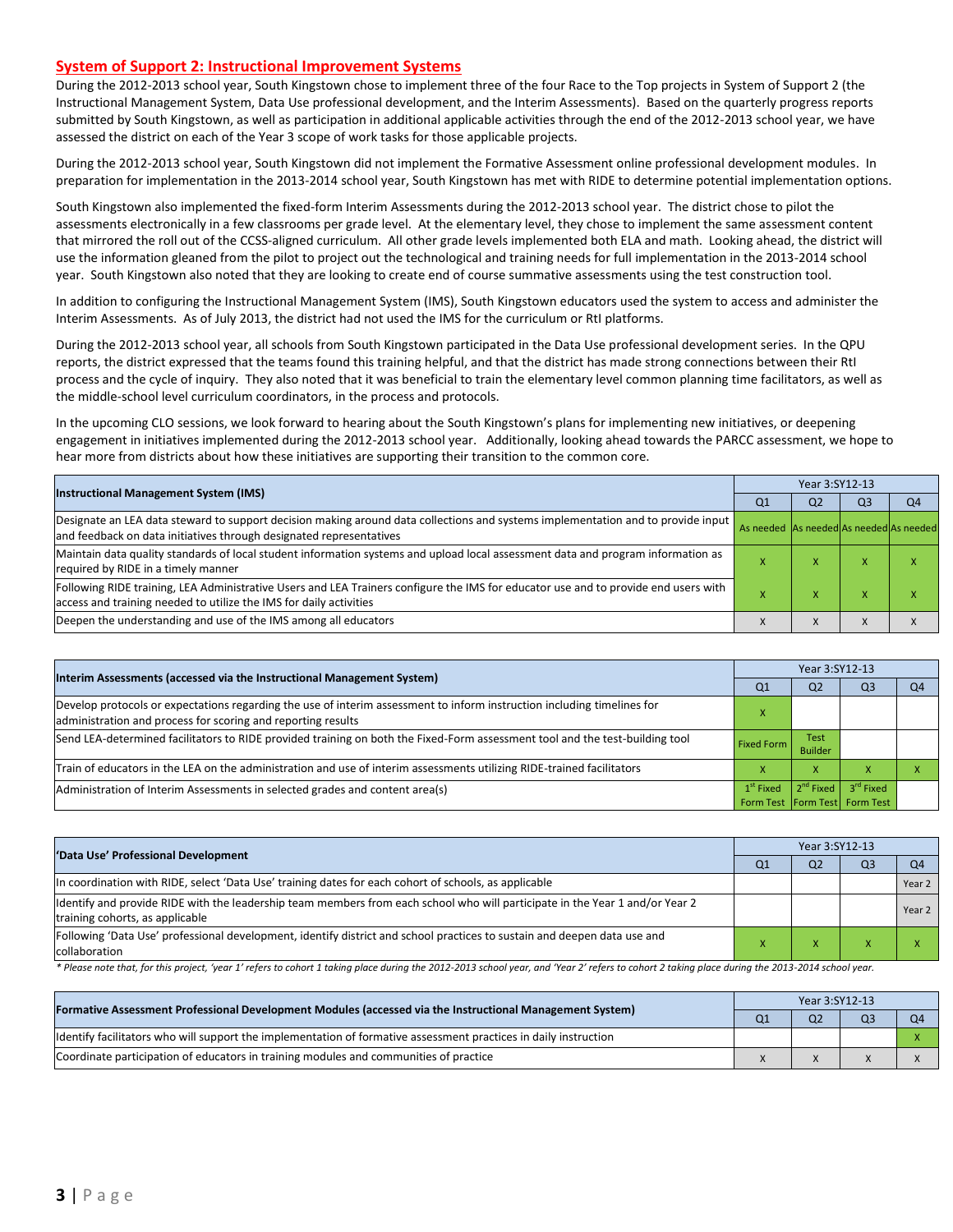#### **System of Support 3: Educator Effectiveness**

During the 2012-2013 school year, South Kingstown fully implemented all components of System of Support 3 - the Rhode Island model for teacher and building administrator evaluations; and final effectiveness ratings for all teachers and building administrators have been submitted to RIDE using the Educator Performance and Support System. Based on the quarterly progress reports submitted by South Kingstown, as well as participation in additional applicable activities through the end of the 2012-2013 school year, we have assessed the district on each of the Year 3 scope of work tasks for Educator Evaluation.

All South Kingstown evaluators participated in required training activities during the 2012-2013 school year. Additionally, evaluators have registered/attended training as needed in preparation for the upcoming school year.

To support the educator evaluation implementation process, South Kingstown utilized their Intermediary Service Provider (ISP) to assist in calibration within and across neighboring districts. With the help of the FFTES and FFTPS tools, teachers and evaluators are developing a common understanding of the rubrics for professional practice. In their quarterly progress update, the district noted that participation in calibration exercises has helped build consistency across the district and aided in the robust implementation of the evaluation model.

RIDE is pleased to note that, despite initial challenges with data submission, South Kingstown was able to utilize the Educator Performance and Support System (EPSS) to streamline the evaluation process.

In their quarterly progress update report, South Kingstown indicated that the district used 2011-2012 data to assist with professional development planning in the 2012-2013 school year. Looking ahead, RIDE is excited to hear more about how that has been carried out in the district. As we enter into the final year of the Race to the Top grant, we encourage South Kingstown to continue to engage their CLO peers in thinking about continuous support for evaluation implementation, as well as how evaluation data is being used to identify professional development needs.

| <b>Educator Evaluation</b>                                                                                                                                                                           |                               | Year 3:SY12-13                             |                                  |                                  |  |
|------------------------------------------------------------------------------------------------------------------------------------------------------------------------------------------------------|-------------------------------|--------------------------------------------|----------------------------------|----------------------------------|--|
|                                                                                                                                                                                                      | Q <sub>1</sub>                | Q <sub>2</sub>                             | Q <sub>3</sub>                   | Q4                               |  |
| Participate in educator evaluation model design, development and refinement feedback opportunities                                                                                                   | x                             | X.                                         | $\mathsf{X}$                     | $\mathsf{x}$                     |  |
| Identify District Evaluation Committee members, responsible for monitoring the implementation of the system and providing<br>recommendations to LEA leadership teams                                 |                               |                                            |                                  | x                                |  |
| ldentify individuals who will serve as primary and, if applicable, secondary/complementary evaluators                                                                                                |                               |                                            |                                  | $\mathsf{x}$                     |  |
| Send all required evaluators to RIDE-provided evaluator training on model; Send evaluators and system administrators to training on<br>the Educator Performance Support System (EPSS) data system    |                               |                                            | Mid-year<br>half-day<br>training | Mid-year<br>half-day<br>training |  |
| Examine LEA Policies and Contracts for Challenges; where applicable, consider memorandums of understanding or contract renewal<br>language which will support district implementation of evaluations |                               | x                                          | $\mathsf{x}$                     | X                                |  |
| Create a plan for the appropriate use of funds to support implementation of educator evaluation system                                                                                               |                               |                                            |                                  | X                                |  |
| Complete required components of RI Model for educator and building administrator evaluations                                                                                                         | SLO <sub>s</sub> and<br>Goals | Midyear<br>Conference Conference Summative | Midyear                          | <b>EOY Report</b><br>8<br>rating |  |
| Submit evaluation data and documentation (e.g. component and summative level ratings, verified rosters); provide other requested<br>information to support RIDE research and system improvement      | $\mathsf{x}$                  | X                                          | $\mathsf{x}$                     | $\mathsf{x}$                     |  |
| Use Evaluation Data to identify individual and school/district-wide professional development needs and act on those needs                                                                            |                               |                                            | X                                | $\mathsf{x}$                     |  |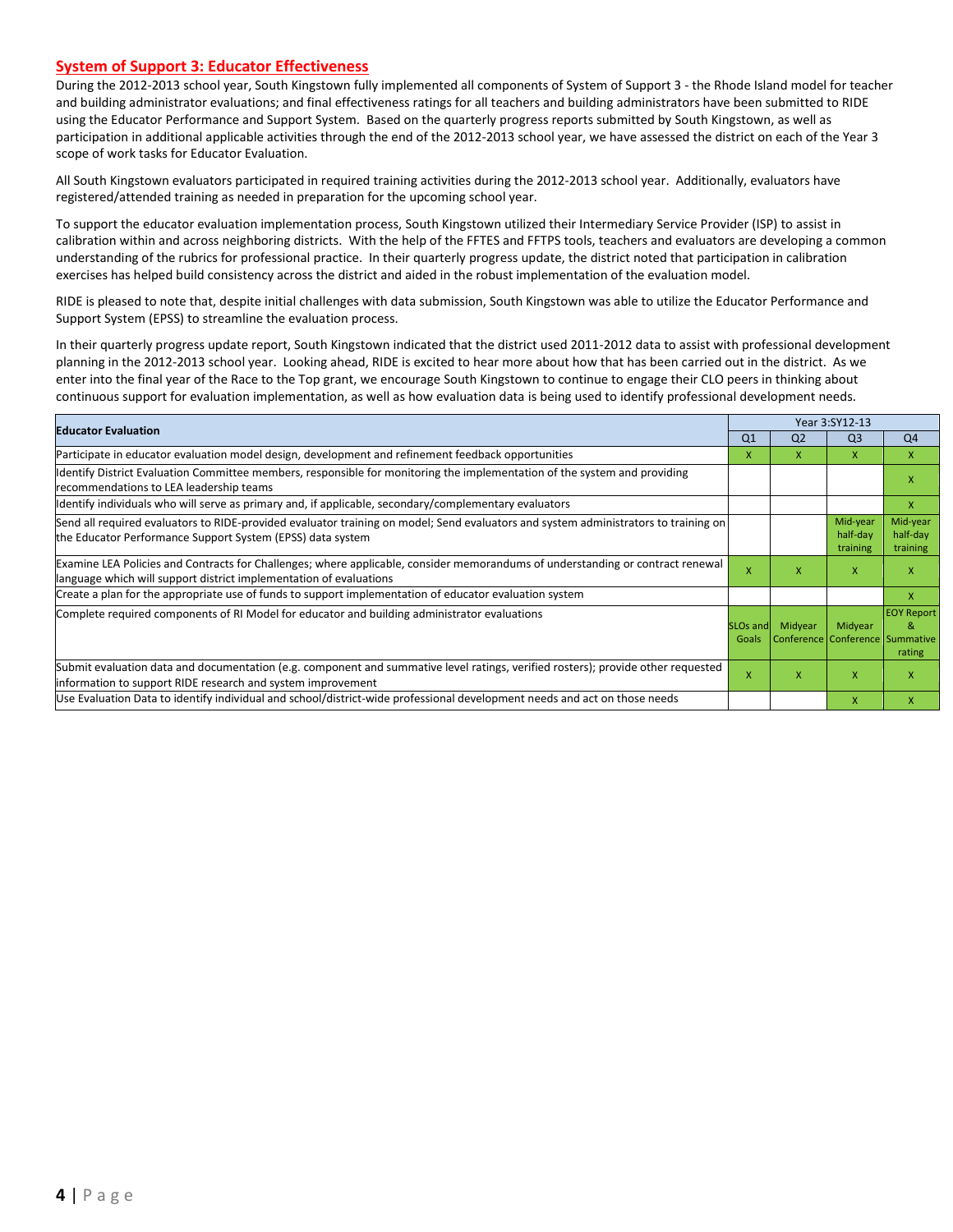#### **System of Support 4: Human Capital Development**

Based on the quarterly progress reports submitted by South Kingstown, as well as participation in additional applicable activities through the end of the 2012-2013 school year, we have assessed the district on each of the Year 3 scope of work tasks for Beginning Teacher Induction. Additionally, South Kingstown has continued their utilization of SchoolSpring for recruitment of staff on an as needed basis.

South Kingstown reported in quarterly CLO meetings that their teachers have found the induction coaches to be helpful. The district also raised concerns about the sustainability of the program, given the lack of local funding available for a comparable program. We appreciate that the district has been a thoughtful partner in our continued efforts to think through a solution to sustaining this initiative and hope that the conversations will continue in the upcoming school year.

In the upcoming CLO sessions, RIDE looks forward to engaging in a deeper conversation around the revisions that South Kingstown and other LEAs have made to their hiring policies, timelines, and processes in order to support broader human capital initiatives including recruitment of highly qualified and diverse candidates and providing data-driven induction support to beginning teachers.

|                                                                                                                                                                                          |    | Year 3:SY12-13 |                |    |  |  |
|------------------------------------------------------------------------------------------------------------------------------------------------------------------------------------------|----|----------------|----------------|----|--|--|
| <b>Beginning Teacher Induction</b>                                                                                                                                                       | Q1 | Q <sub>2</sub> | Q <sub>3</sub> | Q4 |  |  |
| If applicable, recommend potential Induction Coaches to RIDE                                                                                                                             |    |                |                |    |  |  |
| Review and revise hiring policies, timelines and processes in order to support appropriate and timely projections for anticipated hires<br>requiring induction coach services            |    |                |                |    |  |  |
| Provide RIDE with list of beginning teachers who will receive Induction Coach support in a timely manner in order to ensure that all<br>beginning teachers have coaching                 |    |                |                |    |  |  |
| Participate in RIDE-provided information opportunities in order to learn about induction coach program                                                                                   |    |                |                |    |  |  |
| Provide feedback to RIDE on the development and integration of existing mentorship programs into a sustainable, instructionally-<br>focused state or district-wide Induction Coach model |    |                |                |    |  |  |

The contents of this report were developed under a Race to the Top grant from the U.S. Department of Education. However, those contents do not necessarily represent the policy of the U.S. Department of Education, and you should not assume endorsement by the Federal Government.